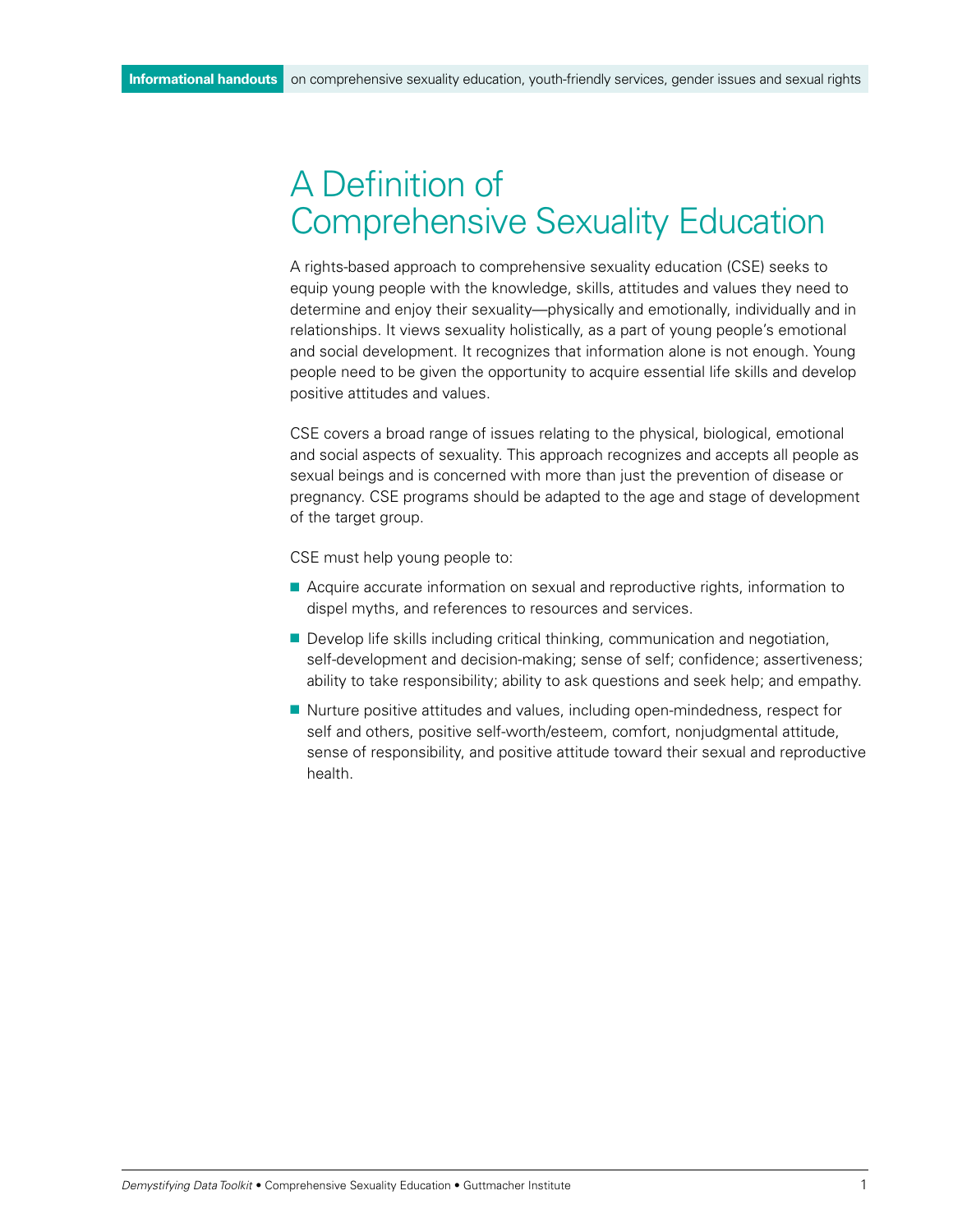#### **Seven Essential Components of Comprehensive Sexuality Education**

**Gender:** Difference between gender and sex; exploring gender roles and attributes; understanding perceptions of masculinity and femininity within the family and across the life cycle; society's changing norms and values; manifestations and consequences of gender bias, stereotypes and inequality (including self-stigmatization).

2 **Sexual and reproductive health and HIV:** Sexuality and the life cycle (i.e., puberty, menopause, stigma, sexual problems); anatomy; reproductive process; how to use condoms and other forms of contraception (including emergency contraception); pregnancy options and information; legal and safe abortion; unsafe abortion; understanding HIV and other sexually transmitted infections (STIs), including transmission and symptoms; HIV and STI prevention, treatment, care and support; voluntary counseling and testing for HIV; antiretroviral therapy and living with HIV; prevention of mother-to-child transmission; injection drug use and HIV; virginity; abstinence and faithfulness; sexual response; social expectations; self-esteem and empowerment; respect for the body; myths and stereotypes.

**3 Sexual rights and sexual citizenship:** Knowledge of international human  $\bigcup$  rights and national policies, laws and structures that relate to people's sexuality; rights-based approach to sexual and reproductive health; social, cultural and ethical barriers to exercising rights related to sexual and reproductive health; understanding that sexuality and culture are diverse and dynamic; available services and resources and how to access them; participation; practices and norms; diversity of sexual identities; advocacy; choice; protection; negotiation skills; consent and the right to have sex only when you are ready; the right to freely express and explore one's sexuality in a safe, healthy and pleasurable way.

**Pleasure:** Having a positive approach to young people's sexuality; understanding that sex should be enjoyable and consensual; understanding that sex is much more than just sexual intercourse; sexuality as a healthy and normal part of everybody's life; the biology and emotions behind the human sexual response; gender and pleasure; sexual well-being; safer sex practices and pleasure; masturbation; love, lust and relationships; interpersonal communication; the diversity of sexuality; the first sexual experience; consent; alcohol, drugs and the implications of their use; addressing stigma associated with pleasure.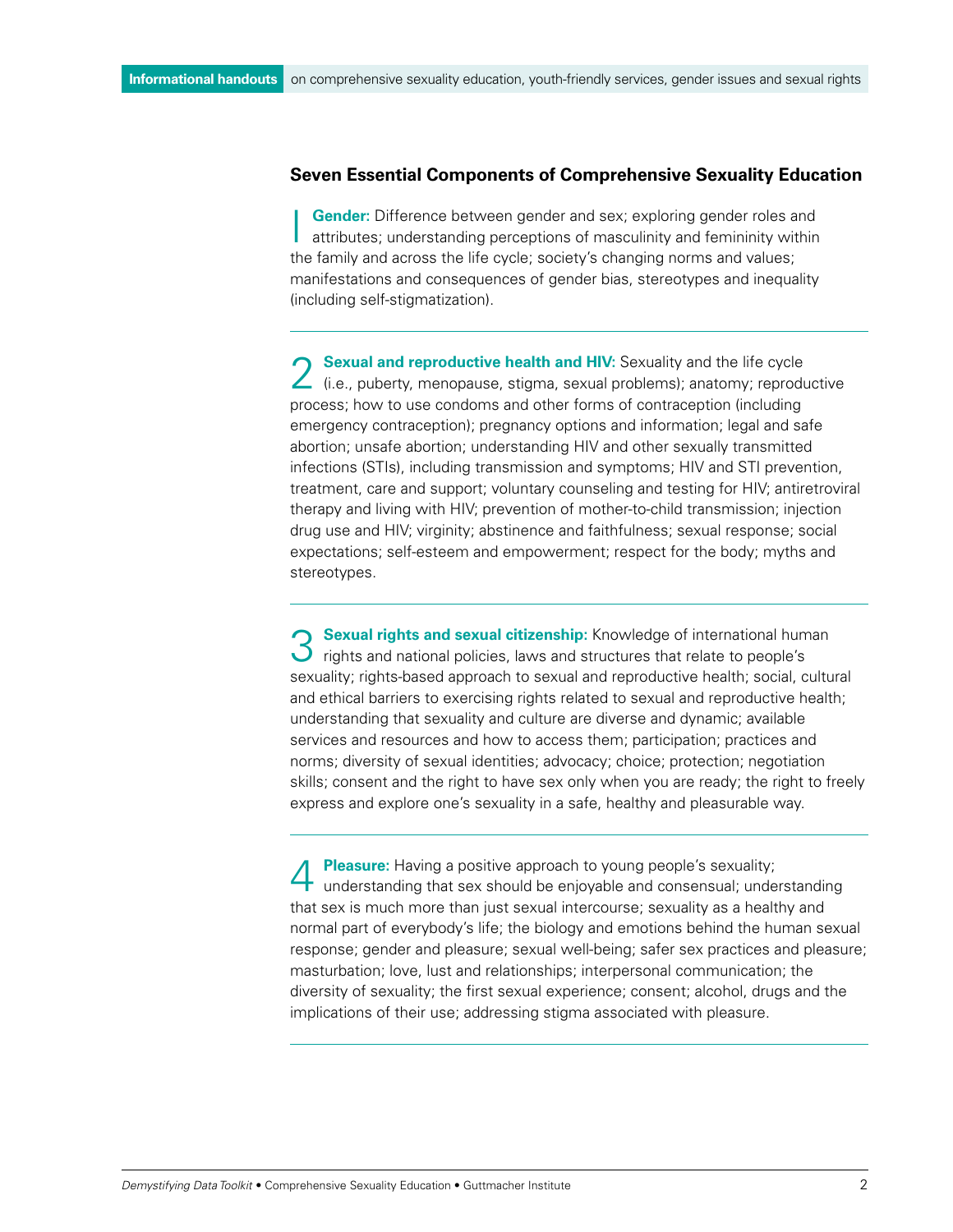**Violence:** Exploring the various types of violence toward men and women and how they manifest, particularly gender-based violence; nonconsensual sex and understanding what is unacceptable; rights and laws; support options available and seeking help; community norms and myths regarding power and gender; prevention, including personal safety plans; self-defense techniques; understanding the dynamics of victims and abusers; appropriate referral mechanisms for survivors; preventing the victim from becoming a perpetrator; men and boys as both perpetrators and allies in violence prevention.

**Diversity:** Recognizing and understanding the range of diversity in our lives (e.g., faith, culture, ethnicity, socioeconomic status, ability/disability, HIV status and sexual orientation); a positive view of diversity; recognizing discrimination, its damaging effects and being able to manage it; developing a belief in equality; supporting young people to move beyond just tolerance.

7 **Relationships:** Different types of relationships (family, friends, sexual, romantic etc.); that relationships are constantly changing; emotions; intimacy (emotional and physical); rights and responsibilities; power dynamics; recognizing healthy and unhealthy or coercive relationships; communication, trust and honesty in relationships; peer pressure and social norms; that love and sex are not the same.

#### *Source:*

http://www.ippf.org/sites/default/files/ippf\_framework\_for\_comprehensive\_sexuality\_education.pdf

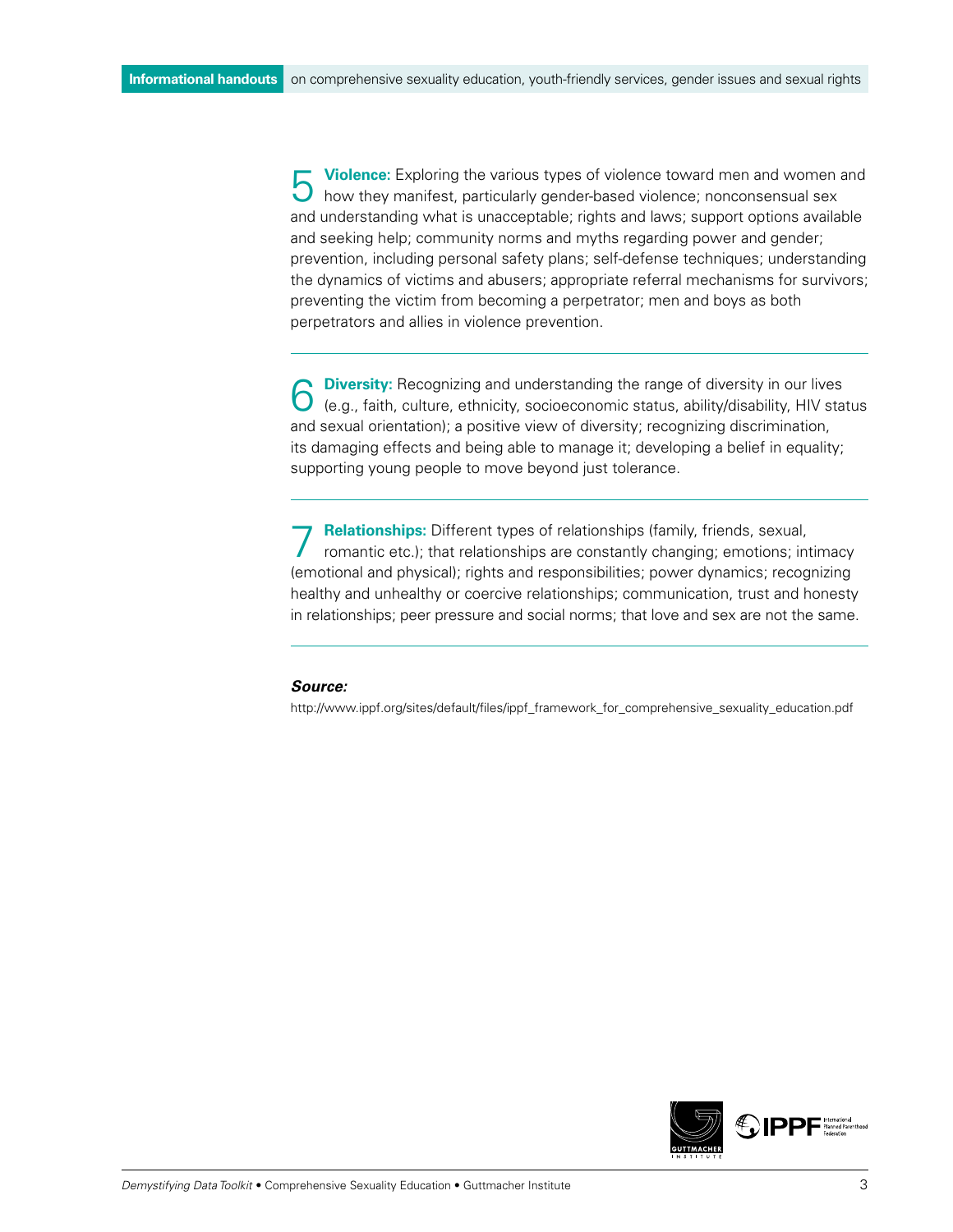# Youth-Friendly Services

Youth-friendly service delivery is about providing health services based on a comprehensive understanding of what young people in any given society or community want and need. It is also based on an understanding of, and respect for, the realities of young people's diversity and sexual rights.

A youth-friendly approach requires offering young people a wide range of sexual and reproductive health services, including

- Sexual and reproductive health counseling
- Contraceptive counseling and provision (including emergency contraception)
- $\blacksquare$  Abortion services
- **Prevention, testing and counseling services for HIV and other STIs**
- $\blacksquare$  Prenatal and postpartum services
- $\blacksquare$  Sexual abuse counseling
- $\blacksquare$  Relationship and sexuality counseling

Youth-friendly service delivery should also take into account the special needs of young people

- Where possible, these services should be provided in an integrated manner at the same delivery point to allow for ease of access for young people.
- $\blacksquare$  The financial barriers that young people can face should also be recognized and services should be provided free of charge or at a discounted rate to young clients.
- Services are only truly youth-friendly if young people themselves are involved in determining the content, scope, and monitoring and evaluation of such services.

#### *Source:*

http://www.ippf.org/our-work/what-we-do/adolescents/services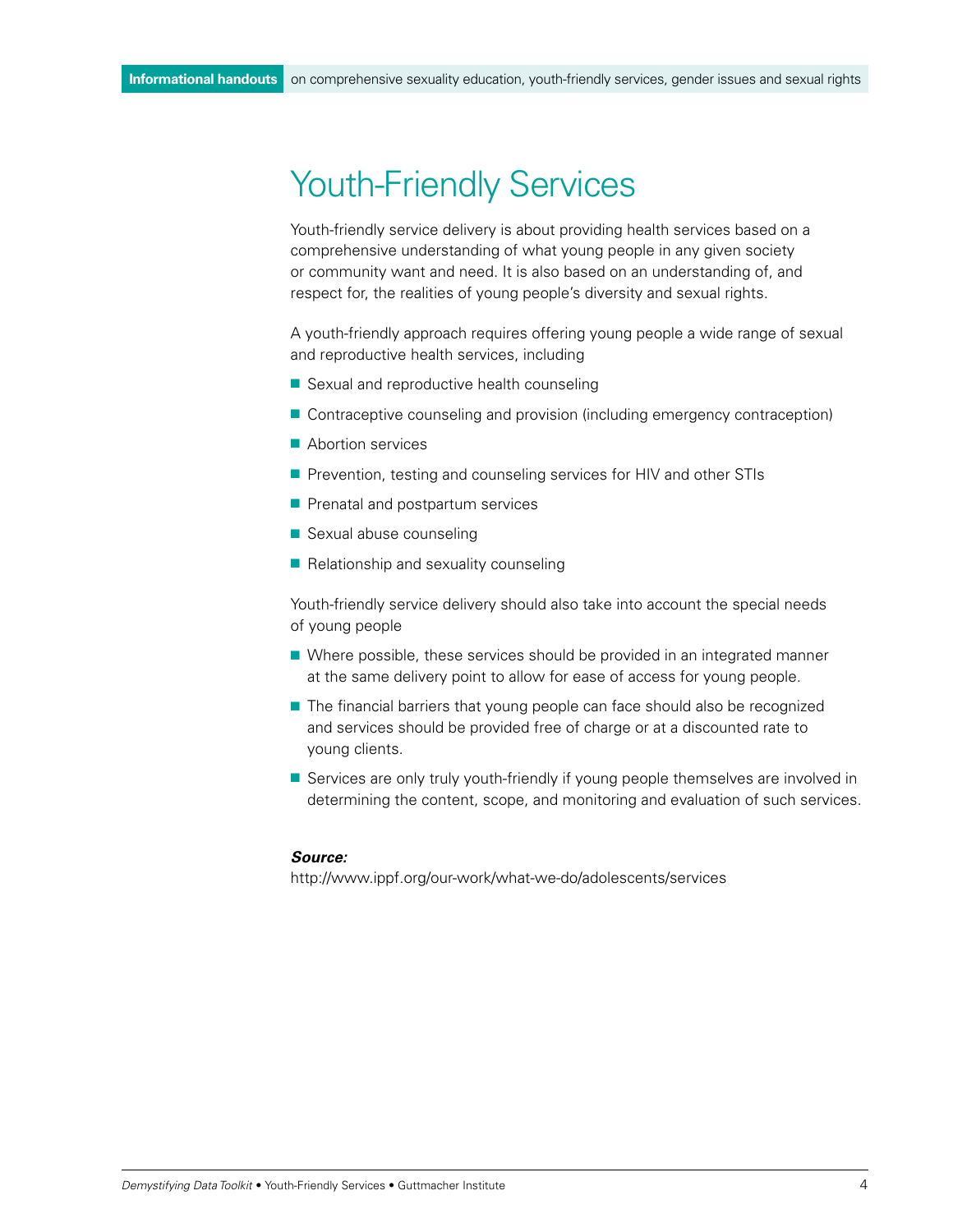### **Effective Youth-Friendly Services**

Whether services are provided in a clinical setting, a youth-oriented site, in schools or in the community, certain youth-friendly characteristics are essential for effective services.

- $\blacksquare$  Providers should be trained to work competently, sensitively and respectfully with adolescents and young people on their sexual and reproductive health needs.
- $\blacksquare$  Services must be confidential, nonjudgmental and private.
- Clinic opening hours should be convenient for adolescents and young people: Such times include late afternoons (after school), evenings and weekends.
- **E** Services should be accessible to all adolescents and young people, irrespective of their age, marital status, sexual orientation or ability to pay.
- $\blacksquare$  Effective referral systems should be in place.
- Opportunities should be made available for adolescents and young people to be involved in designing, implementing and evaluating the program.
- $\blacksquare$  Services should seek to involve and gain the support of those important in the lives of young people and in the local community, such as partners, parents/ guardians and schools.

#### *Sources:*

[http://www.ippf.org/sites/default/files/inspire\\_provide.pdf](http://www.ippf.org/sites/default/files/inspire_provide.pdf)  <http://www.ippf.org/resources/publications/Keys-youth-friendly-services>

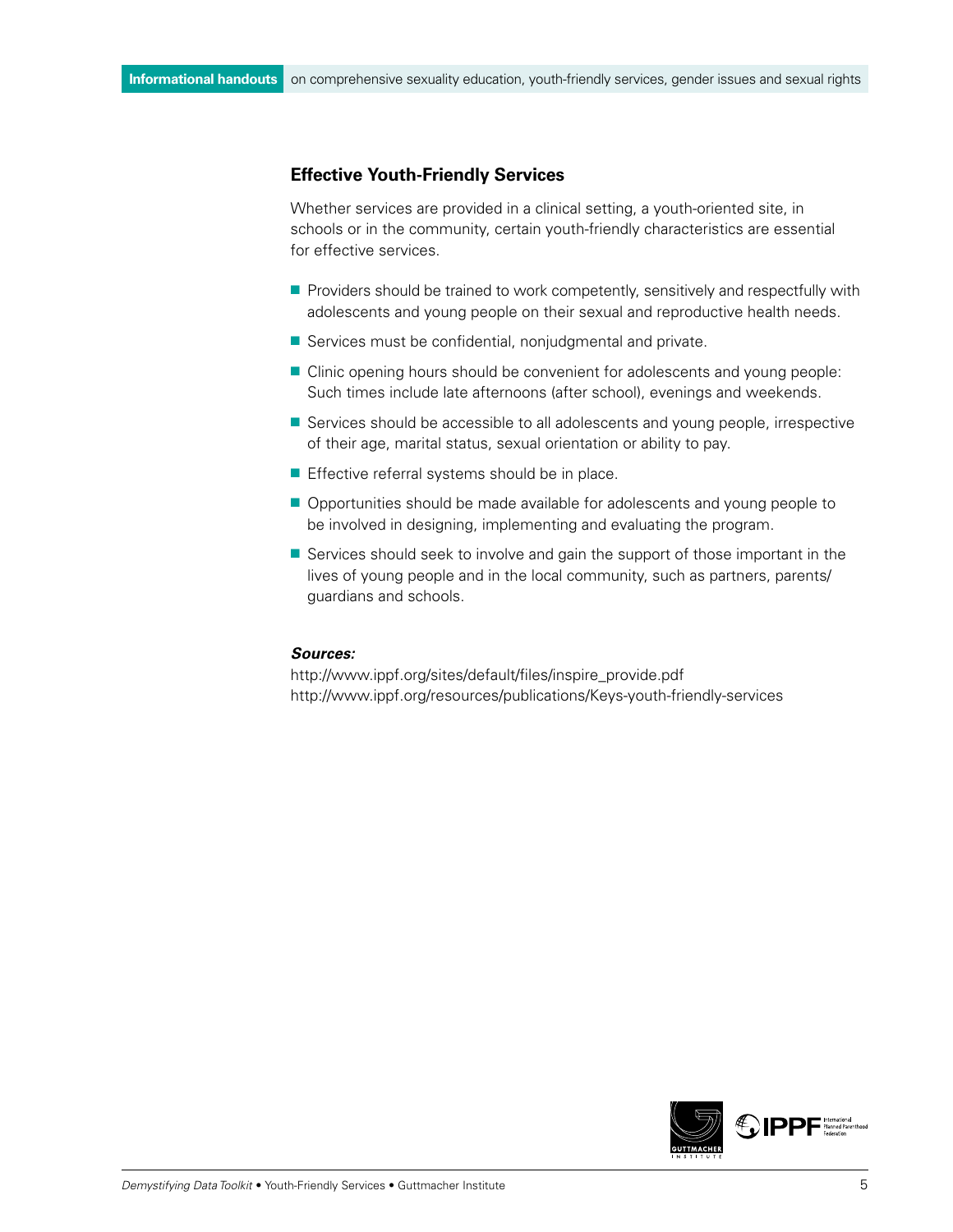## Gender Issues

**Gender equality** is at the very heart of human rights and United Nations values. "Equal rights for men and women" is a fundamental principle of the United Nations Charter, adopted by world leaders in 1945.

**Gender-based inequalities and discrimination** deny individuals their sexual rights, routinely resulting in lasting damage to health and emotional well-being.

**Gender-based power inequalities** are prevalent in many settings and prevent many individuals from making their own decisions about if, when and with whom to have sex; whether to use contraceptives; if and when to have children and how many to have; and how and whether to seek health care.

**Social and cultural norms** often deny girls and women—and often boys and men—access to comprehensive information about sexual and reproductive health. Such norms can perpetuate harmful traditions that cause physical and emotional damage. Cultural expectations and dictates can deny girls and women the right to make choices about their own bodies and futures and prevent their ability to access health care.

**Gender-based violence** encompasses all physical, sexual and psychological violence that is rooted in individuals' gender roles or identities. Violence against women is the most common form of gender-based violence and one of the most pervasive violations of human rights worldwide. Gender-based violence can also be perpetrated against boys and men, often when their sexual or gender identity does not conform to heterosexual norms. Similarly, transgender people and men who have sex with men frequently experience violence.

**Girls and women** are a very diverse population, but they represent one of the most vulnerable groups in the field of sexual and reproductive health and rights.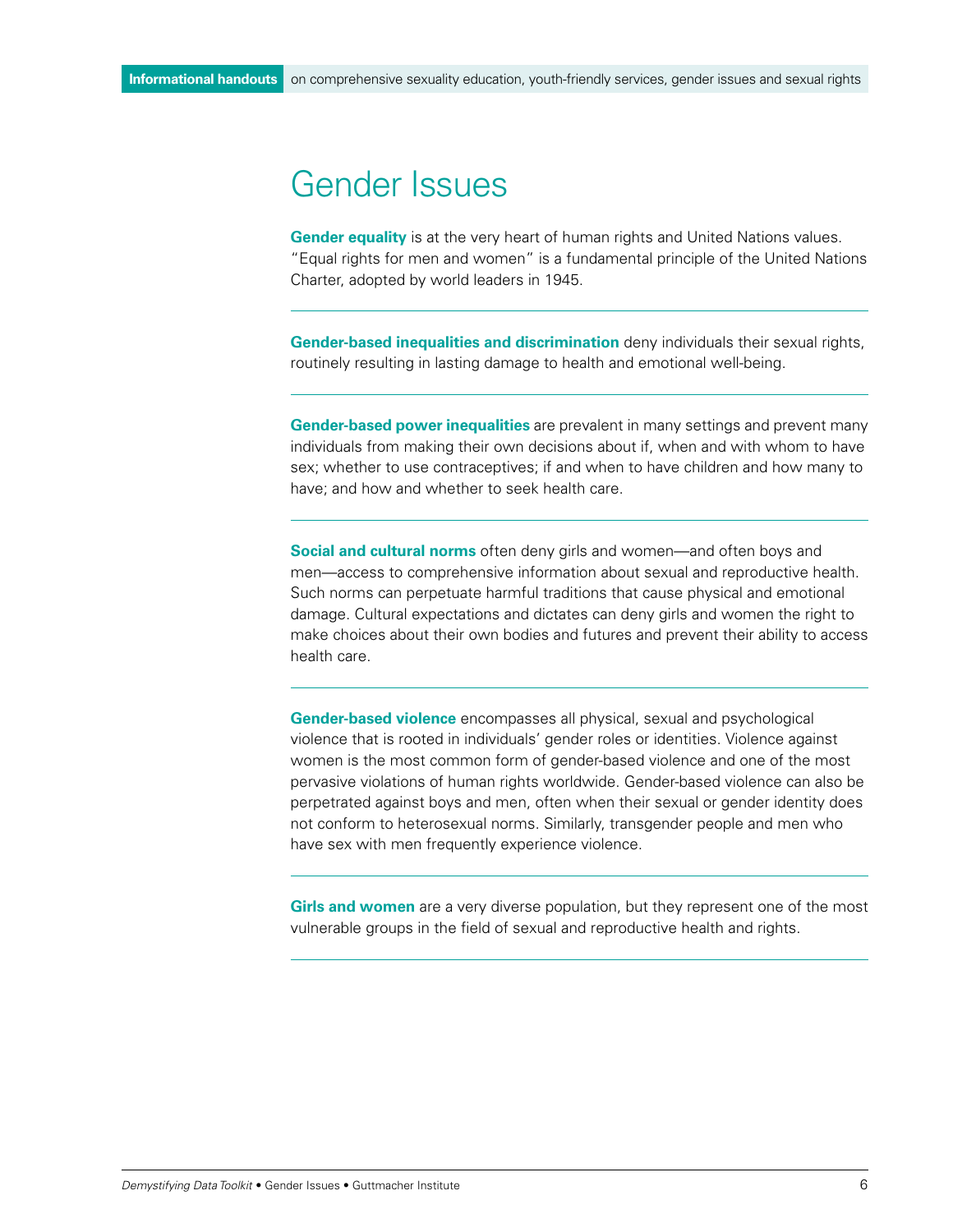**Transgender people** face complex barriers and discrimination. They are often denied the right to be recognized as a gender different from that which they were assigned at birth. They frequently face challenges obtaining employment and participating in public arenas, and health providers are not always accessible or responsive to their concerns. There are others who identify their gender in different ways, and they too face discrimination and challenges achieving good health and realizing their goals.

**Boys and men** also suffer as a result of gender norms. For instance, cultural definitions of manliness may prevent men and boys from communicating their sexual and reproductive health needs and adopting safer sexual behaviors.

#### *Sources:*

<http://www.ippf.org/our-work/what-we-do/Gender-equality>

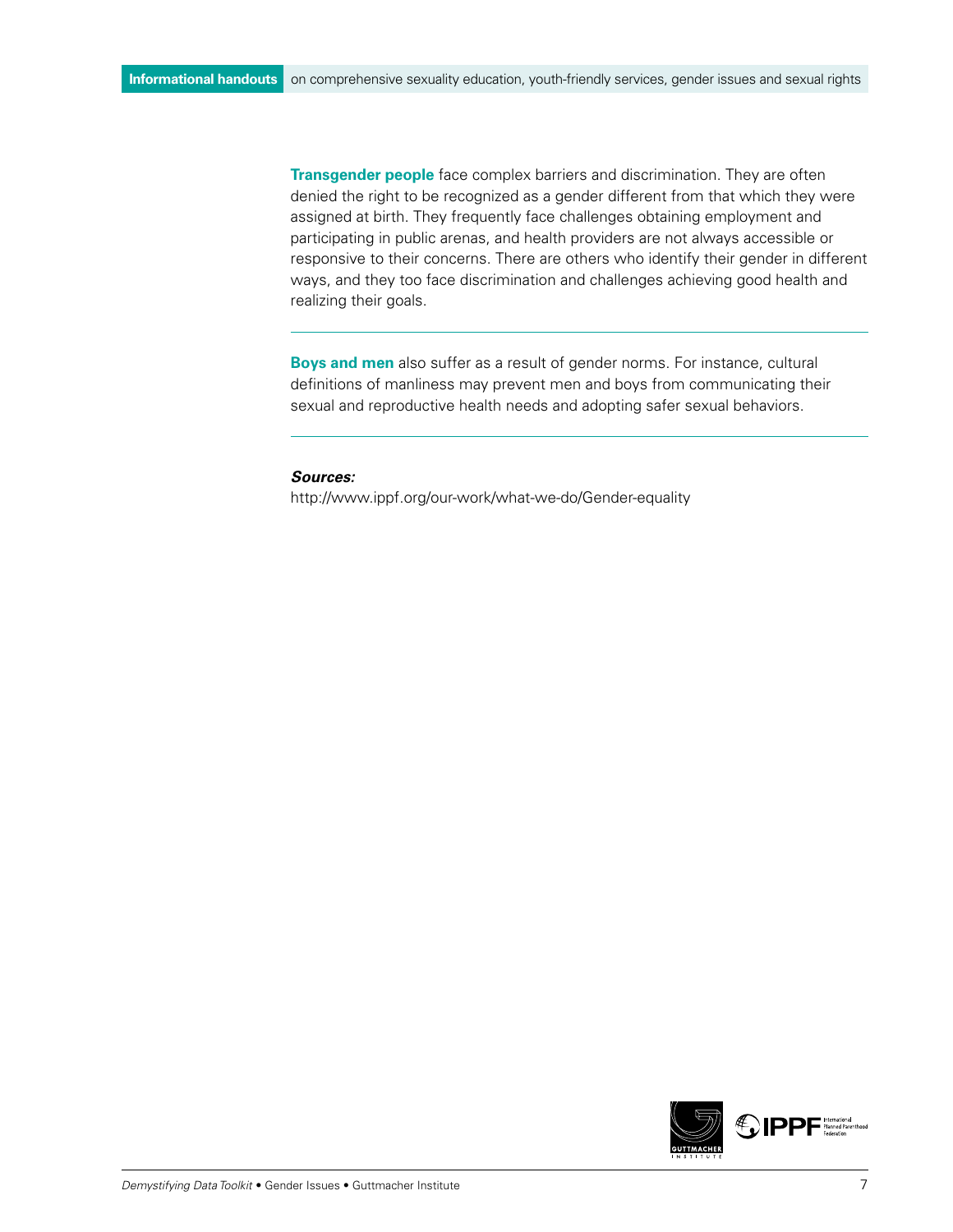# Young People's Sexual Rights Are Human Rights

### **Preamble of the International Planned Parenthood Federation's declaration on sexual rights**

- The IPPF declaration is grounded in and informed by international agreements such as United Nation Conventions.
- **n** IPPF recognizes that sexuality is an important part of being human throughout one's life.
- **PIPPF** supports a vision that aims to respect, protect and advance the rights of all persons to sexual autonomy and to promote sexual health and rights within a framework of nondiscrimination.
- **P** IPPF believes that it is important to create accountable structures and to encourage government policies and laws that will make sure that these rights are protected for everyone and, where possible, promoted and fulfilled/enjoyed.



| 1                       | Right to equality, equal protection of the law and freedom from all forms<br>of discrimination based on sex, sexuality or gender        |
|-------------------------|-----------------------------------------------------------------------------------------------------------------------------------------|
| $\overline{2}$          | Right to participation for all persons, regardless of sex, sexuality or gender                                                          |
| 3                       | Right to life, liberty, security of the person and bodily integrity                                                                     |
| 4                       | Right to privacy                                                                                                                        |
| 5                       | Right to personal autonomy and recognition before the law                                                                               |
| 6                       | Right to freedom of thought, opinion and expression; right to association                                                               |
| $\overline{\mathbf{z}}$ | Right to health and to the benefits of scientific progress                                                                              |
| 8                       | Right to education and information                                                                                                      |
| 9                       | Right to choose whether or not to marry and to found and plan a family,<br>and to decide whether or not, how and when, to have children |
| 10                      | Right to accountability and redress                                                                                                     |